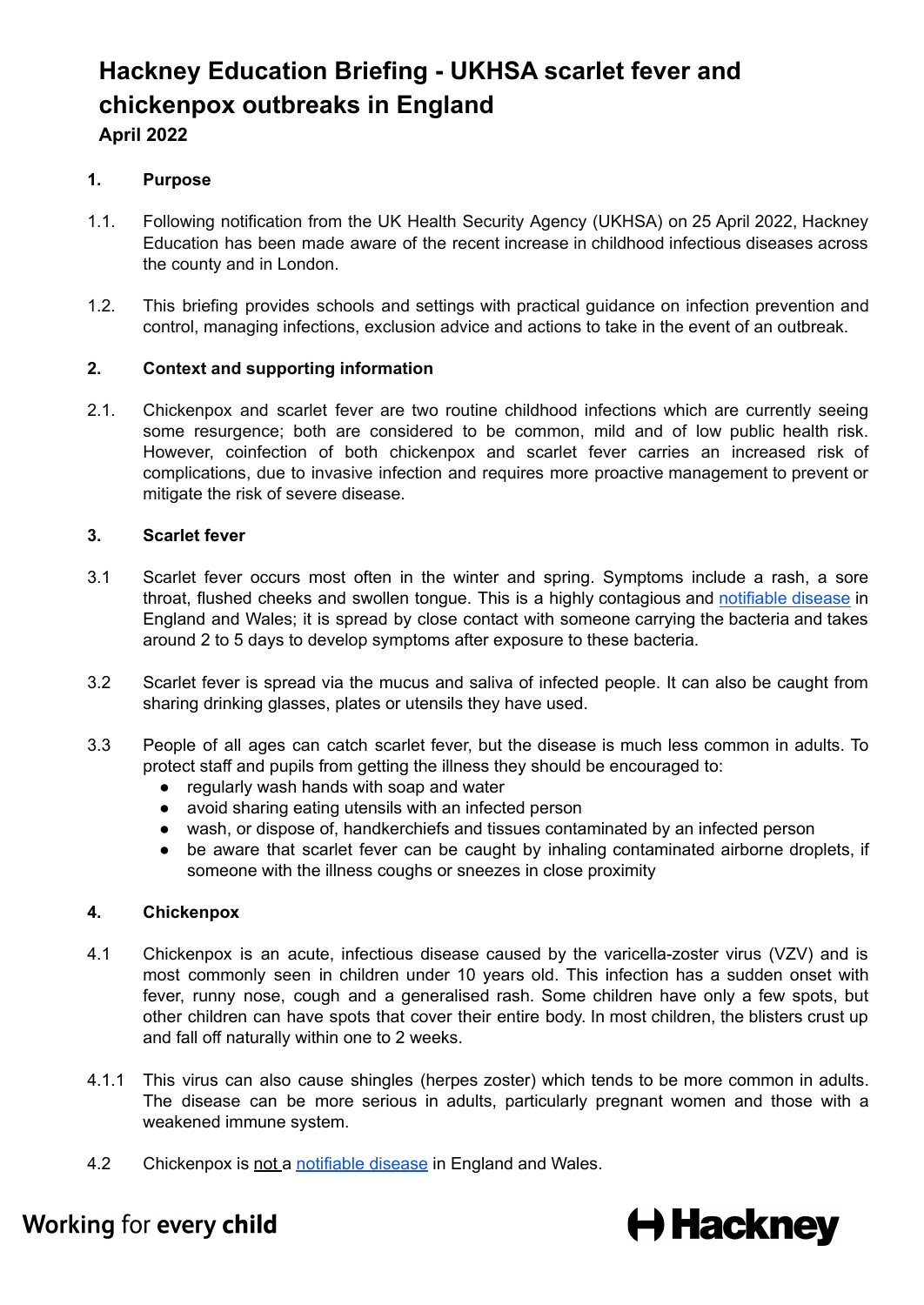## **5. Infections in educational settings**

- 5.1 Childhood infections are common and for most children and young people the risk of severe disease is low. Infections can be acquired at home or in the community and brought into educational settings or acquired and spread within the setting.
- 5.2 In most situations, schools and settings do not need to contact the UKHSA London Health Protection Team (HPT) about cases of chickenpox in their setting. Routinely, outbreaks (two or more cases) of scarlet fever should be reported to the HPT so that the appropriate support can be provided, including advising parents to take children to the GP for antibiotic treatment where required.

### **6. Infection control and prevention**

- 6.1 Germs are spread during the infectious period and for some diseases such as chicken pox, this can be before the person affected shows any symptoms. Infection prevention and control measures aim to interrupt the chain of transmission, therefore, schools and settings are advised to take a proactive and preventive approach.
- 6.2 Further details on infection prevention and control can be found [here](https://www.gov.uk/government/publications/health-protection-in-schools-and-other-childcare-facilities/chapter-2-infection-prevention-and-control#).

# **7. Classification of an outbreak**

- 7.1 An outbreak or incident may be defined in epidemiological terms as:
- 7.1.1 an incident in which 2 or more people experiencing a similar illness are linked in time or place; or
- 7.1.2 a greater than expected rate of infection compared with the usual background rate for the place and time where the outbreak has occurred

#### **8. What to do if you suspect an outbreak**

- 8.1 All settings should have in place baseline infection prevention and control measures that will help to manage the spread of infection. If an outbreak or incident is suspected, schools and settings should review and reinforce the baseline infection prevention and control measures they already have in place.
- 8.2 In the event of a suspected outbreak, schools and settings should:
	- encourage all staff and students who are unwell not to attend the setting. Further guidance on the management of specific infectious diseases, including advised exclusion periods can be found below (paragraph 9).
	- ensure all eligible groups are enabled and supported to take up the offer of national immunisation programmes
	- ensure occupied spaces are well ventilated and let fresh air in reinforcing good hygiene practices such as frequent cleaning
	- consider communications to raise awareness among parents and carers of the outbreak or incident and to reinforce key messages, including the use of clear hand and respiratory hygiene measures within the setting
- 8.3 Settings or parents or carers may wish to speak to their health visitor or school nurse about the support they can offer.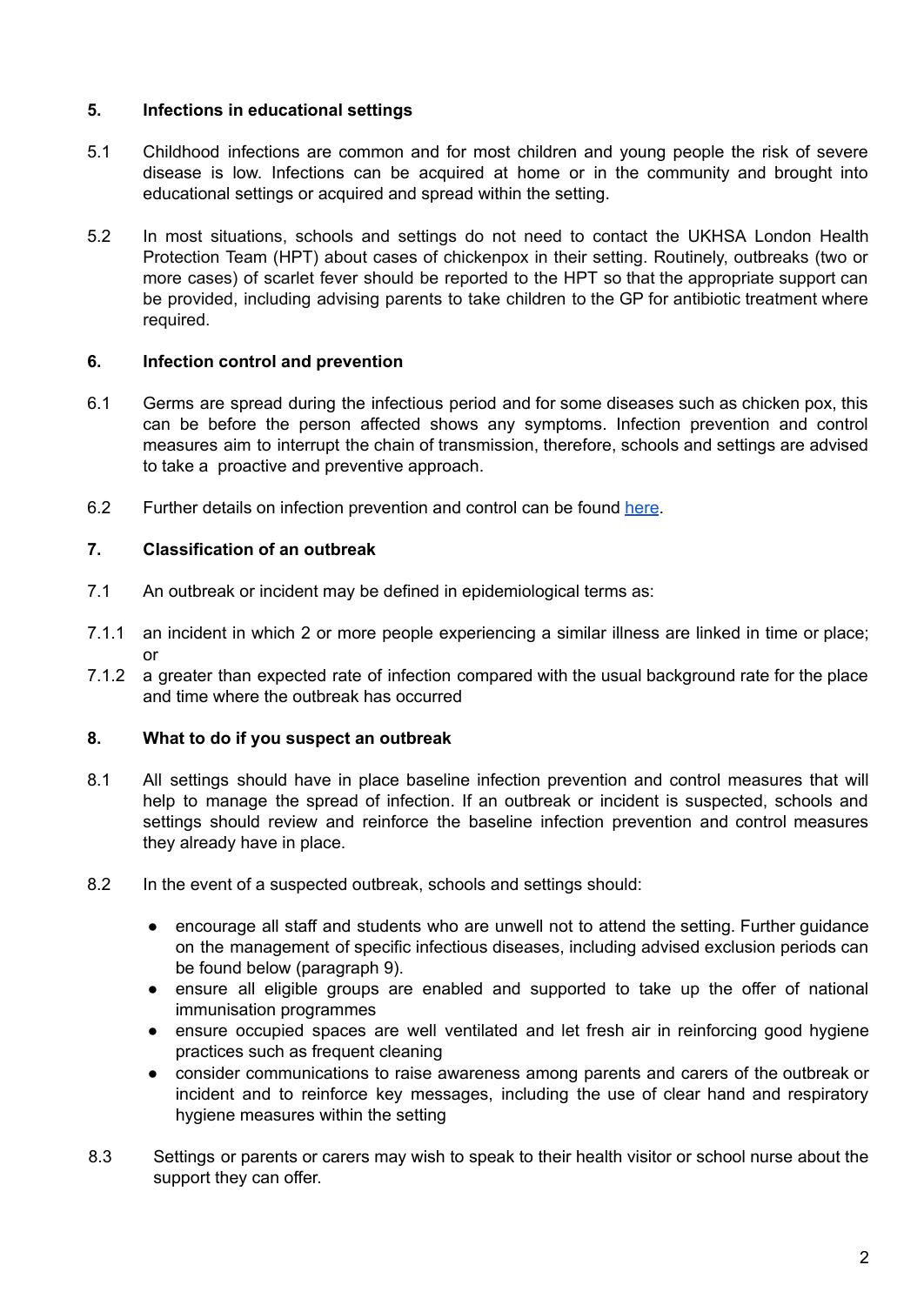## **9. Exclusion periods**

- 9.1 Prompt exclusion of children, young people and staff who are unwell with an infectious disease is essential to preventing the spread of infection.
- 9.2 Chickenpox: Any child with chicken pox should be sent home. It is advised to keep children and staff away from educational settings for at least 5 days from onset of rash and until all blisters have crusted over.
- 9.2.1 It is important to ensure that anyone who is at higher risk (pregnant women, newborn babies, and people with a weakened immune system) seek medical advice as soon as they are exposed to chickenpox or if they develop chickenpox symptoms.
- 9.3 Scarlet fever: Exclude until 24 hours after starting antibiotic treatment. A person is infectious for 2 to 3 weeks if antibiotics are not administered. In the event of 2 or more suspected cases, please contact your UKHSA HPT.
- 9.4 All settings should have a local policy for the appropriate removal of staff, children and young people while they are likely to be infectious. The procedure for contacting parents and/or carers when children become unwell at the setting should be followed accordingly.
- 9.4.1 If a parent or carer insists on a child with symptoms attending your setting, where they have a confirmed or suspected case of an infectious illness, you can take the decision to refuse the child if, in your reasonable judgement, it is necessary to protect other children and staff from possible infection. For some infections, individuals may be advised to remain away from a setting for a longer period of time. This will be advised by your HPT.
- 9.5 A useful checklist poster can be accessed [here](https://assets.publishing.service.gov.uk/government/uploads/system/uploads/attachment_data/file/1070910/UKHSA-should-I-keep-my_child_off_school_guidance-A3-poster.pdf).

#### 10. **When to seek advice from your UKHSA health protection team**

- 10.1 Most infectious diseases in educational settings can be managed by following the outbreak guidance and ensuring children, young people and staff follow the recommended exclusion periods.
- 10.2 Schools are to ensure they contact their local UKHSA London Health Protection Team promptly if:
	- There is a chickenpox outbreak at the same time as case(s) of scarlet fever; and/or
	- There is evidence of severe disease for example, a child is admitted to hospital.
- 10.3 You can find the contact details of your local UKHSA HPT on [GOV.UK](https://www.gov.uk/health-protection-team).

#### **11. Conclusion**

11.1 Good infection prevention and control - maintaining an ongoing emphasis on environmental cleaning, hand and respiratory hygiene, and ensuring staff and children who are unwell remain away from the setting, will help reduce transmission of most infections within your setting.